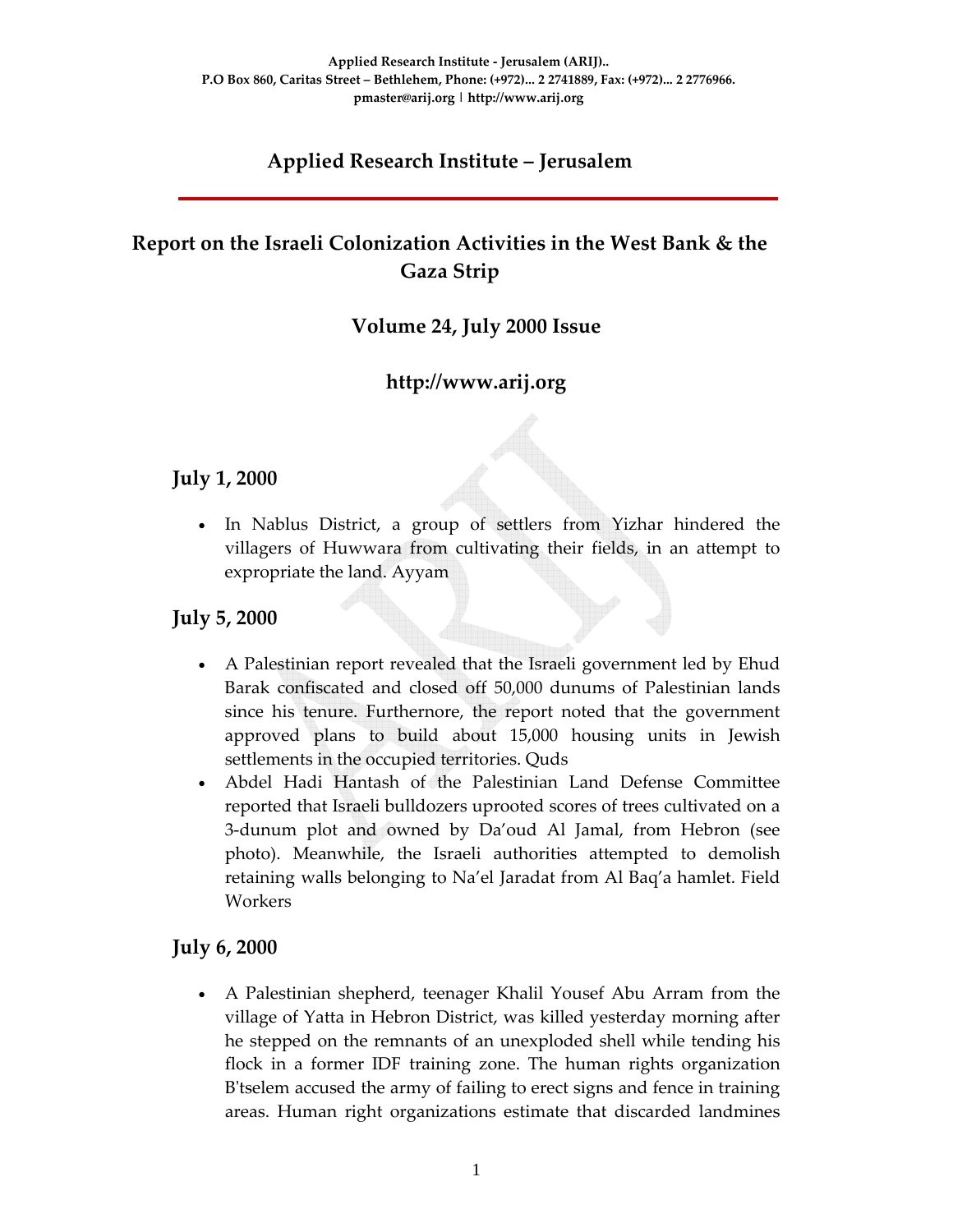have killed between 33 and 53 Palestinians since 1987, most of them under 18. Abu Arram was the 8th victim of landmines in the Yatta area in the last 12 years. Jerusalem Post

## **July 8, 2000**

• The Israeli Ministry of Housing revealed plans that over 6500 housing units are under construction in a number of Jewish settlements in the West Bank and Gaza Strip. Of these settlements, 1000 housing units are being built in each of the following settlements: Arial, Ma'ale Adumim and Adam (see photo). The remaining 3500 units are currently under construction in settlements in the north of the West Bank, on Hebron Mountain, in Gush Qatif, Gush Etzion, the Jordan Rift Valley and in Ramallah District. Quds

## **July 9, 2000**

• According to Israeli sources, PM Barak is planning to annex Maale Adumim and Giv'at Ze'ev settlements to Jerusalem in return for handing over Shu'fat, Beit Hanina and ʹAnata to Palestinian authority, and to move Abu Dis checkpoint two kilometers eastward. PIC

## **July 13, 2000**

• Abdel Hadi Hantash of the Palestinian Land Defense Committee reported that several Palestinians received dozens of notices from the Israeli occupation authorities to stop building in Beit 'Einun and As Samu' villages, in Hebron District. Field Workers

## **July 14, 2000**

In Bethlehem District, the settlers of Efrat attacked a piece of cultivated land near Al Khadr village, removed its fence and demolished the retaining walls, most probably as a preparation to annex the land to the settlement (see photo 1 & 2). Quds

### **July 15, 2000**

• In Hebron District several Palestinians, including seven journalists, were wounded after an attack by a big group of Jewish settlers accompanied by Israeli occupation authorities. The settlers besieged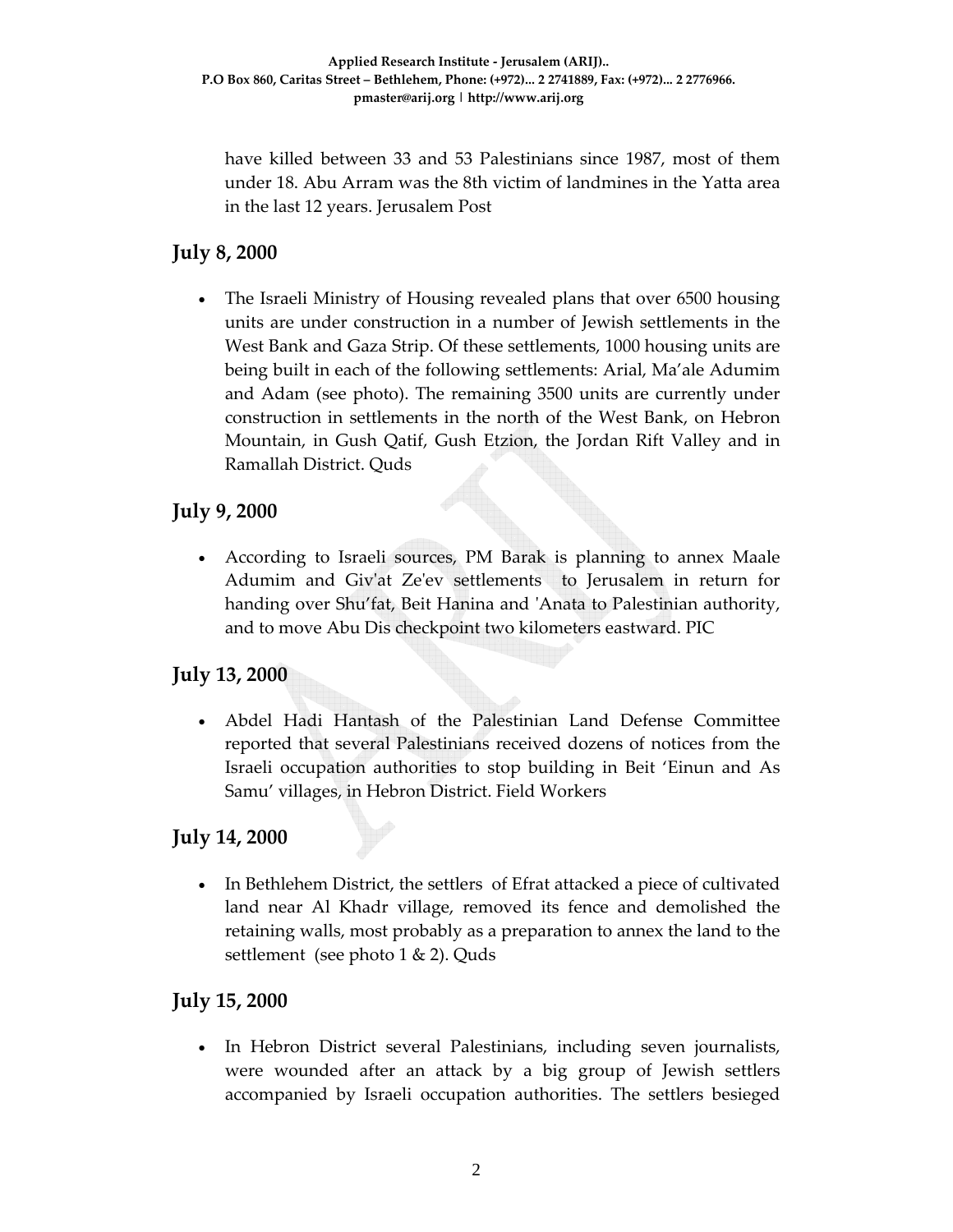Palestinian houses along the highway from Qiryat Arba to the Ibrahimi Mosque and even attacked women and children. Ayyam

## **July 16, 2000**

- Version A‐ In Bethlehem District, IDF soldiers and police evicted some 70 Jewish settlers who tried to erect a new encampment on Efrat settlement, to protest against making further territorial concessions to the Palestinians at the Camp David summit. The protesters had hauled equipment and built two huts and a wooden watchtower. Two policemen were lightly injured after stepping on spikes the settlers dispersed on access roads leading to the hilltop. Six tires of police vehicles were also punctured by the spikes. Jerusalem Post, Haaretz
- Version B‐ A group of settlers from Efrat tried to capture 400‐dunum plot belonging to Palestinian villagers from Al Khadr in Bethlehem District. They erected several mobile homes on the hilltop of Batin Al Mou'si in order to expand the settlement. At the same time, the Israeli occupation authorities prevented Al Khadr villagers from reclaiming their land even from cultivating it (see photo). Meanwhile, in Salfit, settlers of Elkana bulldozed wide areas of land in Mas‐ha and Az Zawiya villages west of Nablus, in an attempt to confiscate around 50 dunums of land belonging to Abu Qaddus' family, from Az Zawiya village. Quds, Ayyam
- One IDF soldier, a colonist, and two Palestinians suffered light injuries in brawling that broke out in Hebron yesterday evening after a Palestinian allegedly sexually attacked a 17‐year‐old Jewish girl. Palestinian officials strongly denied the sex‐assault allegation, saying it was a pretext for violence by settlers hoping to scuttle any peace accord at Camp David. Palestinians said that the settlers started throwing stones at Palestinians in the afternoon, accusing them of disturbing their Shabbat rest. IDF soldiers grappled with both groups. Both sides threw stones and bottles at each other. Settlers damaged about a dozen Palestinian vehicles. Jerusalem Post

### **July 17, 2000**

• The Israeli occupation authorities delivered eviction orders to a number of Palestinian citizens in Jericho District, under the pretext of declaring the area a military zone. The landowners have documents proving their right to their homes. Furthermore, in Tulkarm District,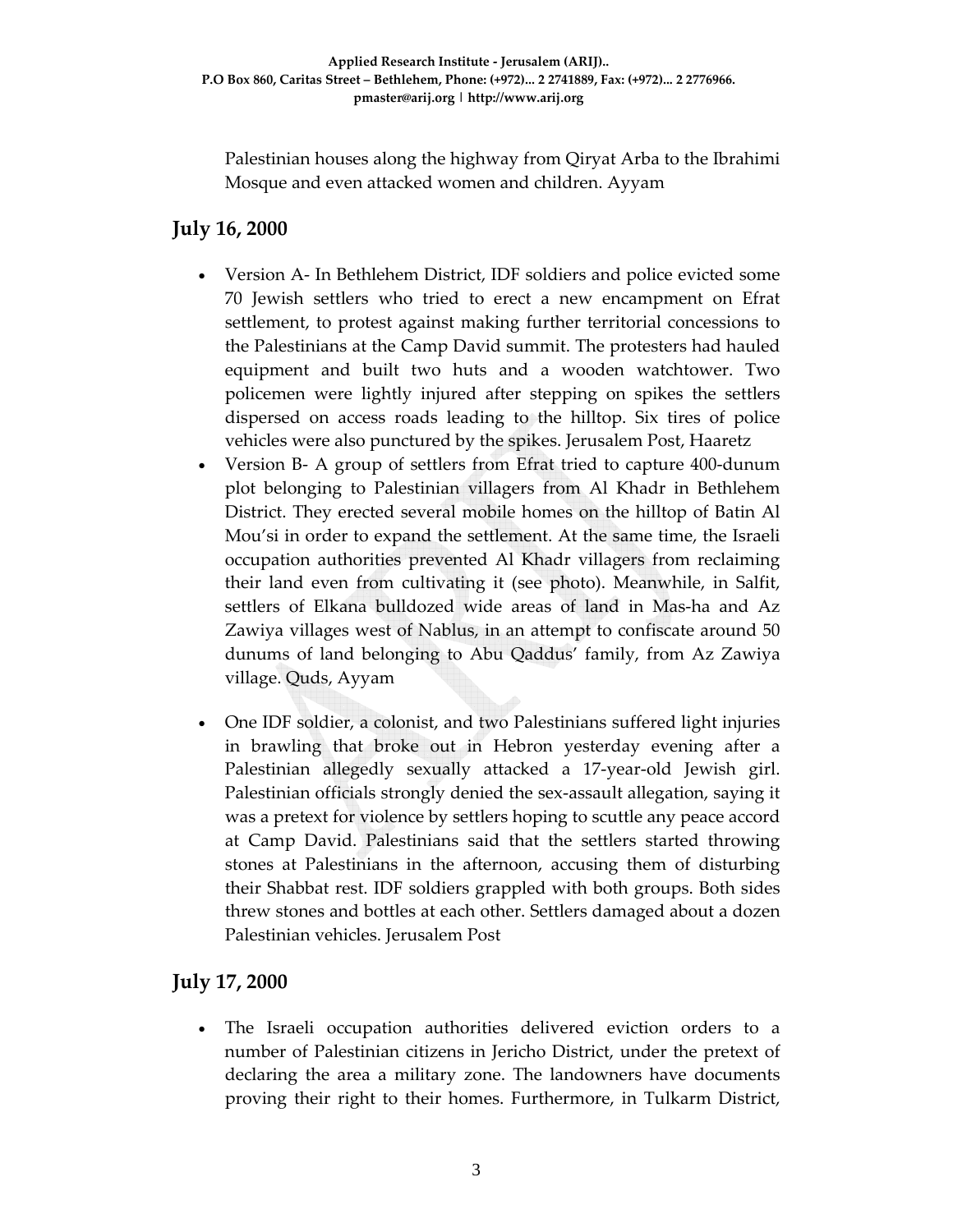the Israeli army bulldozers destroyed 20 dunums of agricultural land owned by the family of Barqawi from Wadi Al Ne'mr near Shufa village in order to open a new settlement by‐pass road. Quds

### **July 18, 2000**

• The Orient House in Jerusalem unveiled a new Israeli plan to expand Matspeh Haget settlement that was established in February 1999, as a preparation to be annexed to Kfar Adumim settlement. Quds

### **July 20, 2000**

• Jewish settlements near Burin village, in Nablus District, are undergoing an expansion campaign. More caravans were added and a new fence was erected around the nearby settlement. Quds

### **July 22, 2000**

• Right‐wing organizations, which have for years been organizing the purchase of houses and land in East Jerusalem, are making accelerated negotiating efforts to close a number of deals. The property deals, concentrated mainly in the Old City and along the seam between East and West Jerusalem, are intended for Jewish settlements. Jerusalem Post

### **July 23, 2000**

• The Yesha Council of Jewish settlements declared that all settlements will stay where they are (West Bank & Gaza Strip) under any circumstances and under any conditions despite government proposals to leave some of the enclaves in areas under Palestinian sovereignty. Haaretz

### **July 24, 2000**

• The Israeli occupation authorities confiscated an estimated 5000 dunums of land belonging to Palestinian inhabitants from 'Arab ar Rashayida village south of Bethlehem, in order to expand the nearby settlements. According to eyewitnesses, the Israeli bulldozers accompanied by soldiers are opening new by‐pass roads and erecting fences around plots belonging to Kisan and Ar Rashayida villages (see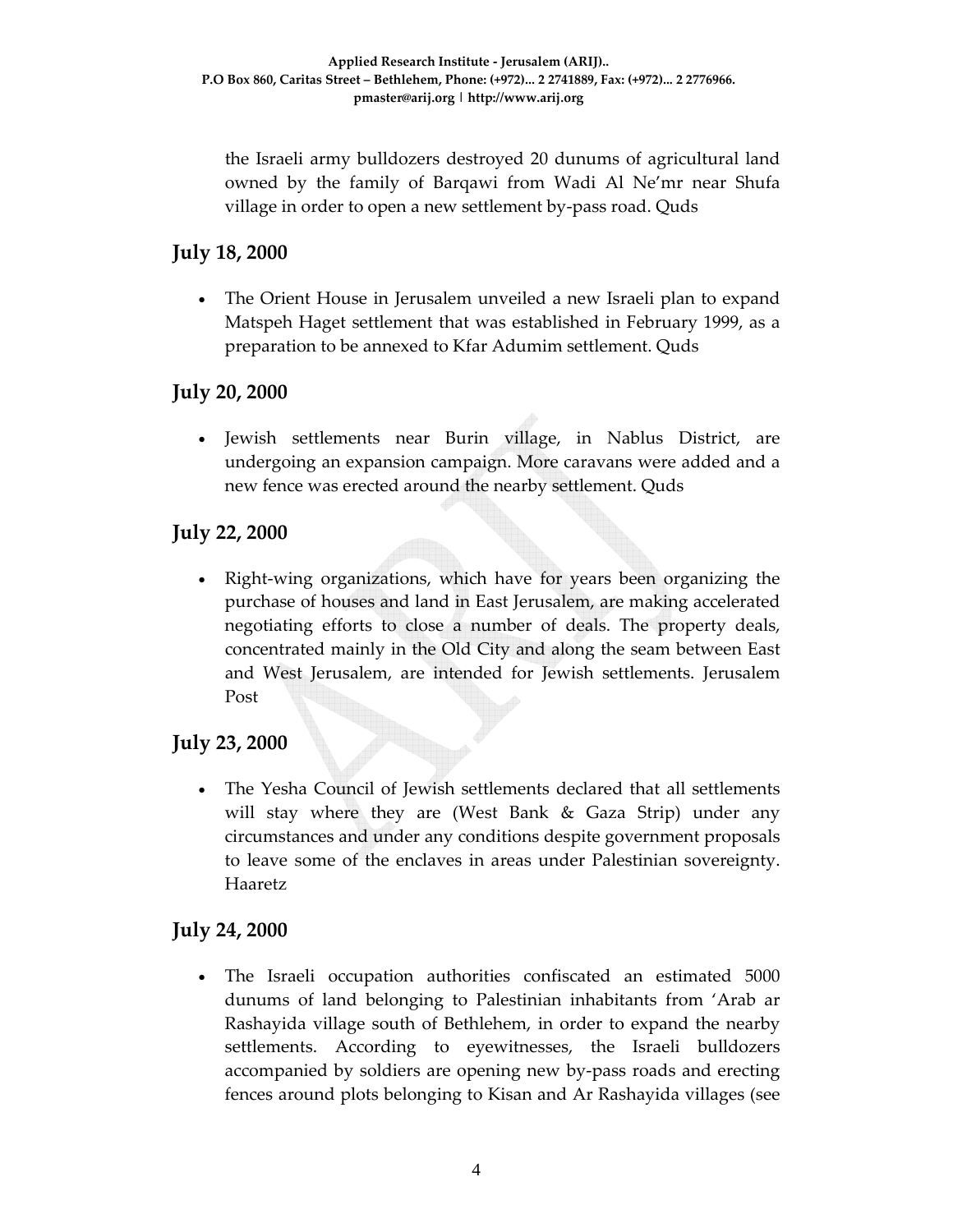photo 1  $\&$  2). Moreover, settlers of Shilo started to bulldoze large areas of land estimated at 200‐300 dunums of land in Turmus'ayya village, near Ramallah, in order to prepare the ground for new mobile homes. Quds

### **July 27, 2000**

• According to a report published by the Israeli Ministry of Interior, the population of settlements in the West Bank and Gaza Strip (except Jerusalem) grew in 1999 by 7.5%, which equals 13,600 settlers. The report also pointed out that the total number reaches about 200,000 Jewish settlers. Quds

### **July 28, 2000**

• According to official sources, extremist Jewish groups are seeking to seize more Palestinian buildings and houses in the old city of Jerusalem and Abu Dis. Quds

### **July 29, 2000**

- In Qalqilyah District, Israeli occupation authorities destroyed about 200 dunums of land and uprooted dozens of olive trees owned by the heirs of Suleiman's family from the Palestinian villages of 'Isla, Kafr Qaddum, Jayyus, in order to expand Alfei Menashe settlement. Quds
- In Nablus District, Eli, Maale Levona and Shilo settlers installed about 30 new caravans on hills overlooking Qaryut, Jalud and Al Lubban ash Sharqiya villages in an attempt to annex the area to the nearby settlements. Ayyam

### **July 30, 2000**

Settlers from the settlement of Elazar near Bethlehem chopped down more than 250 vine trees and destroyed several nurslings belonging to Palestinian citizens. Furthermore, other settlers set up a new caravan on 100‐dunum plot owned by the Palestinian Boshnaq family, in an attempt to expand the settlement. Jadeeda

The monthly report is an overview of events that have been reported by field workers and \or by one or more of the following sources: Al-Ayyam, Al-Quds, Alhayat Al Jadeeda, Ha'aretz, Jerusalem Post and Palestinian